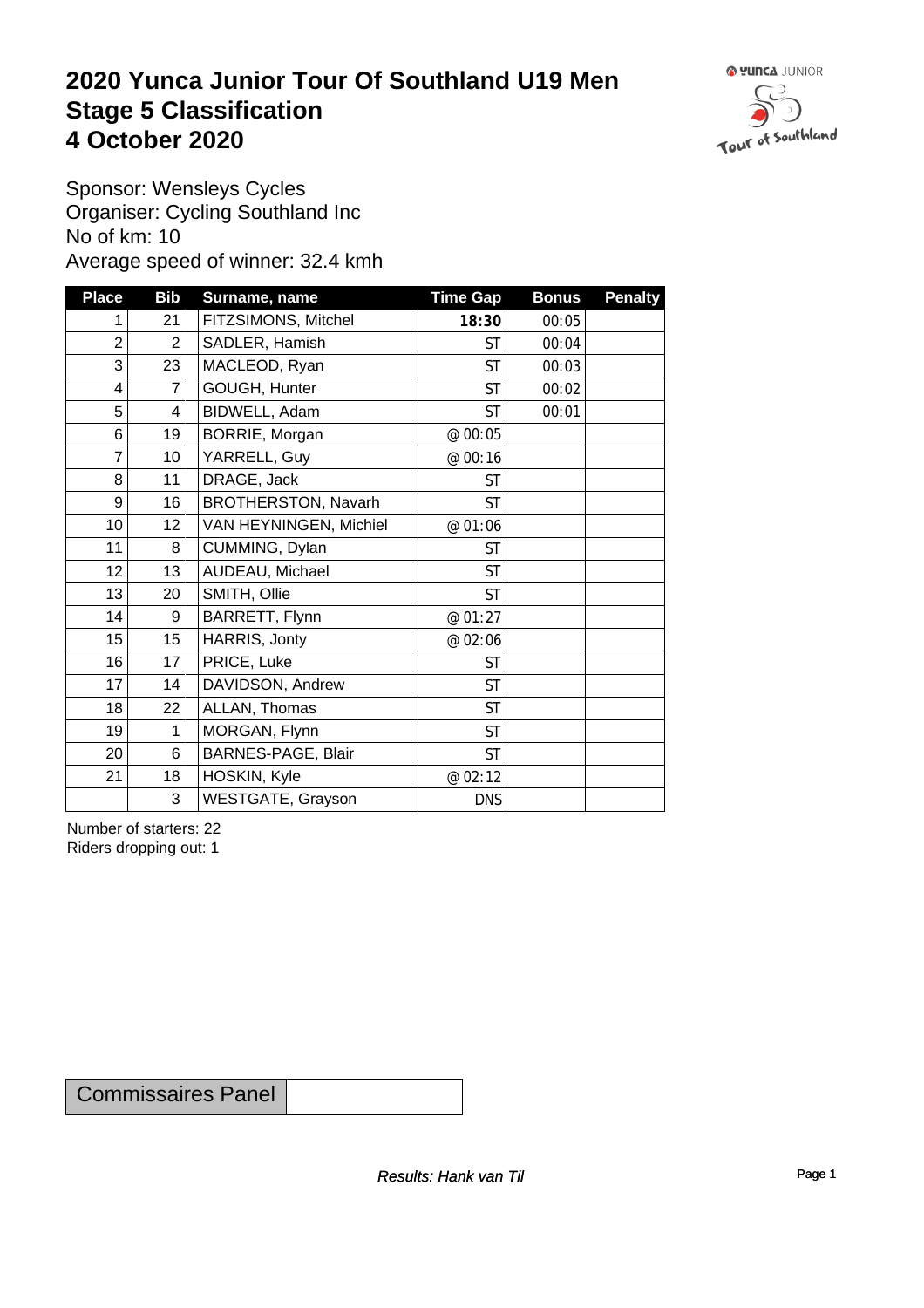## **2020 Yunca Junior Tour Of Southland U19 Men General Classification (Stage 5)**<br>
4 October 2020 **4 October 2020**



Organiser: Cycling Southland Inc

| <b>Place</b> | <b>Bib</b>     | Surname, name          | <b>Time Gap</b> |
|--------------|----------------|------------------------|-----------------|
|              | 11             | DRAGE, Jack            | 3:40:28         |
| 2            | 16             | BROTHERSTON, Navarh    | @ 00:01         |
| 3            | $\overline{7}$ | GOUGH, Hunter          | @ 00:17         |
| 4            | 10             | YARRELL, Guy           | @ 00:21         |
| 5            | 21             | FITZSIMONS, Mitchel    | @ 00:49         |
| 6            | 12             | VAN HEYNINGEN, Michiel | @ 02:05         |
| 7            | 4              | BIDWELL, Adam          | @ 03:17         |
| 8            | $\overline{2}$ | SADLER, Hamish         | @ 03:25         |
| 9            | 9              | BARRETT, Flynn         | @ 03:35         |
| 10           | 20             | SMITH, Ollie           | @ 05:25         |
| 11           | 15             | HARRIS, Jonty          | @ 06:44         |
| 12           | 22             | ALLAN, Thomas          | @ 08:10         |
| 13           | 17             | PRICE, Luke            | @ 10:44         |
| 14           | 13             | AUDEAU, Michael        | @ 10:48         |
| 15           | 1              | MORGAN, Flynn          | @ 11:50         |
| 16           | 23             | MACLEOD, Ryan          | @ 16:54         |
| 17           | 19             | BORRIE, Morgan         | @ 20:03         |
| 18           | 6              | BARNES-PAGE, Blair     | @ 29:29         |
| 19           | 14             | DAVIDSON, Andrew       | @ 29:46         |
| 20           | 18             | HOSKIN, Kyle           | @ 34:37         |
| 21           | 8              | CUMMING, Dylan         | @ 41:39         |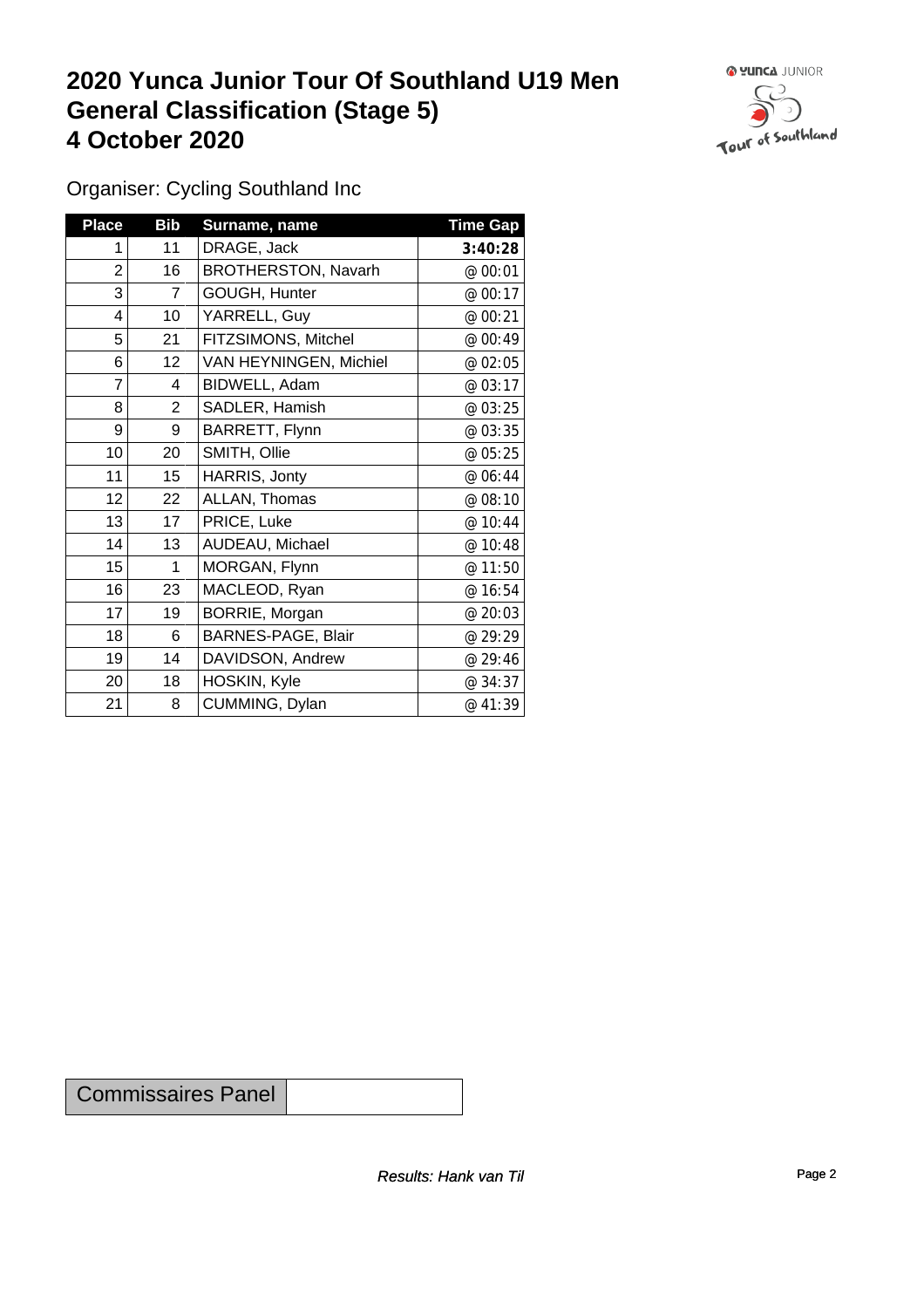## **2020 Yunca Junior Tour Of Southland U19 Men Sprint Classification (Stage 5) 4 October 2020**



Organiser: Cycling Southland Inc

| <b>Place</b> | Bib | Surname, name       | <b>Points</b> |
|--------------|-----|---------------------|---------------|
|              | 21  | FITZSIMONS, Mitchel | 8             |
| 2            | 10  | YARRELL, Guy        |               |
| 3            | 18  | HOSKIN, Kyle        |               |
| 4            | 16  | BROTHERSTON, Navarh | 4             |
| 5            | 13  | AUDEAU, Michael     | 3             |
| 6            | 23  | MACLEOD, Ryan       | ⌒             |
|              | 11  | DRAGE, Jack         |               |
| 8            | 15  | HARRIS, Jonty       |               |
| 9            | 8   | CUMMING, Dylan      |               |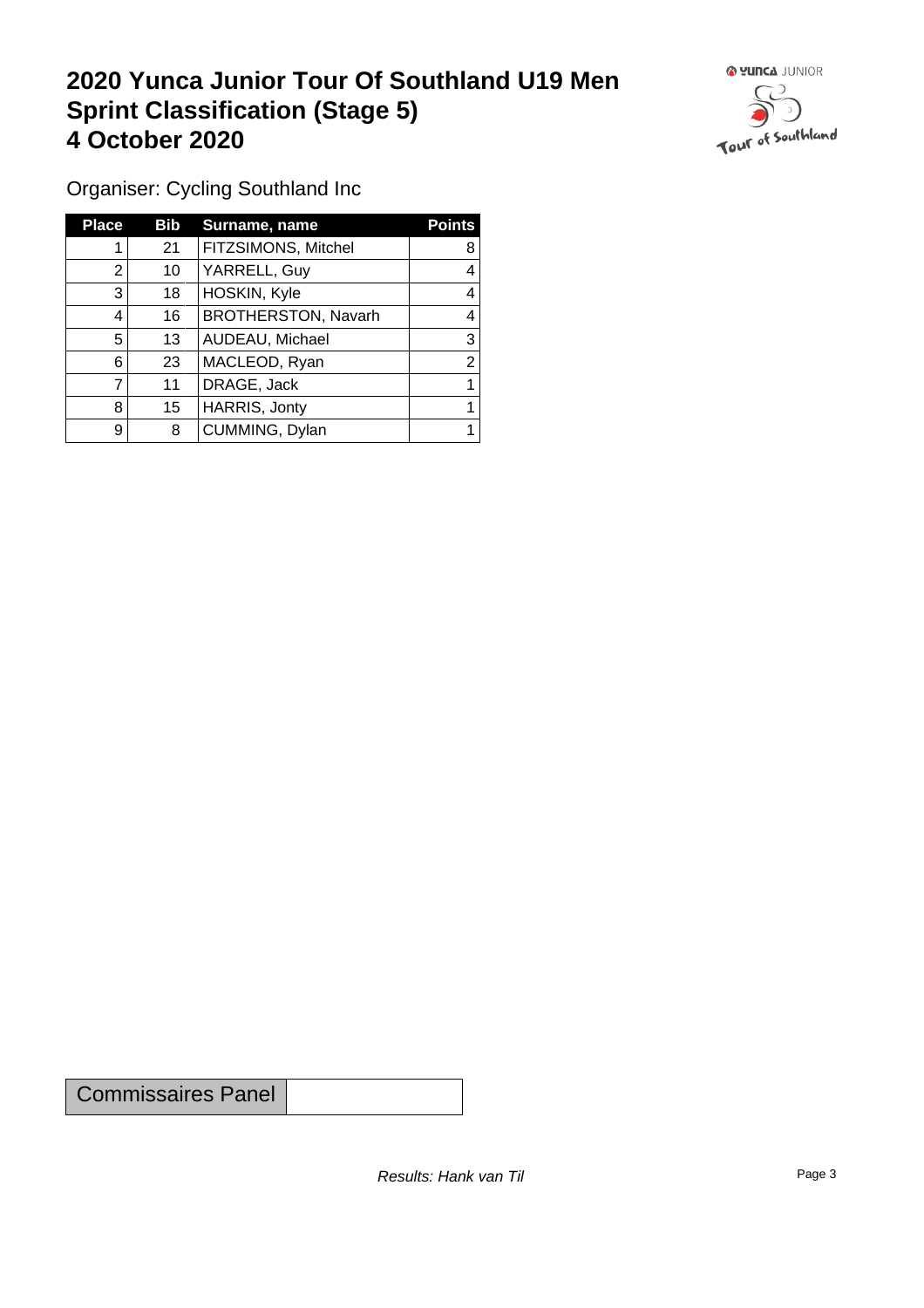## **2020 Yunca Junior Tour Of Southland U19 Men KOM Classification (Stage 5) 4 October 2020**



Organiser: Cycling Southland Inc

|    | Place Bib Surname, name    | <b>Points</b> |
|----|----------------------------|---------------|
| 11 | DRAGE, Jack                | 10            |
| 16 | <b>BROTHERSTON, Navarh</b> |               |
| 4  | BIDWELL, Adam              |               |
| 10 | YARRELL, Guy               |               |